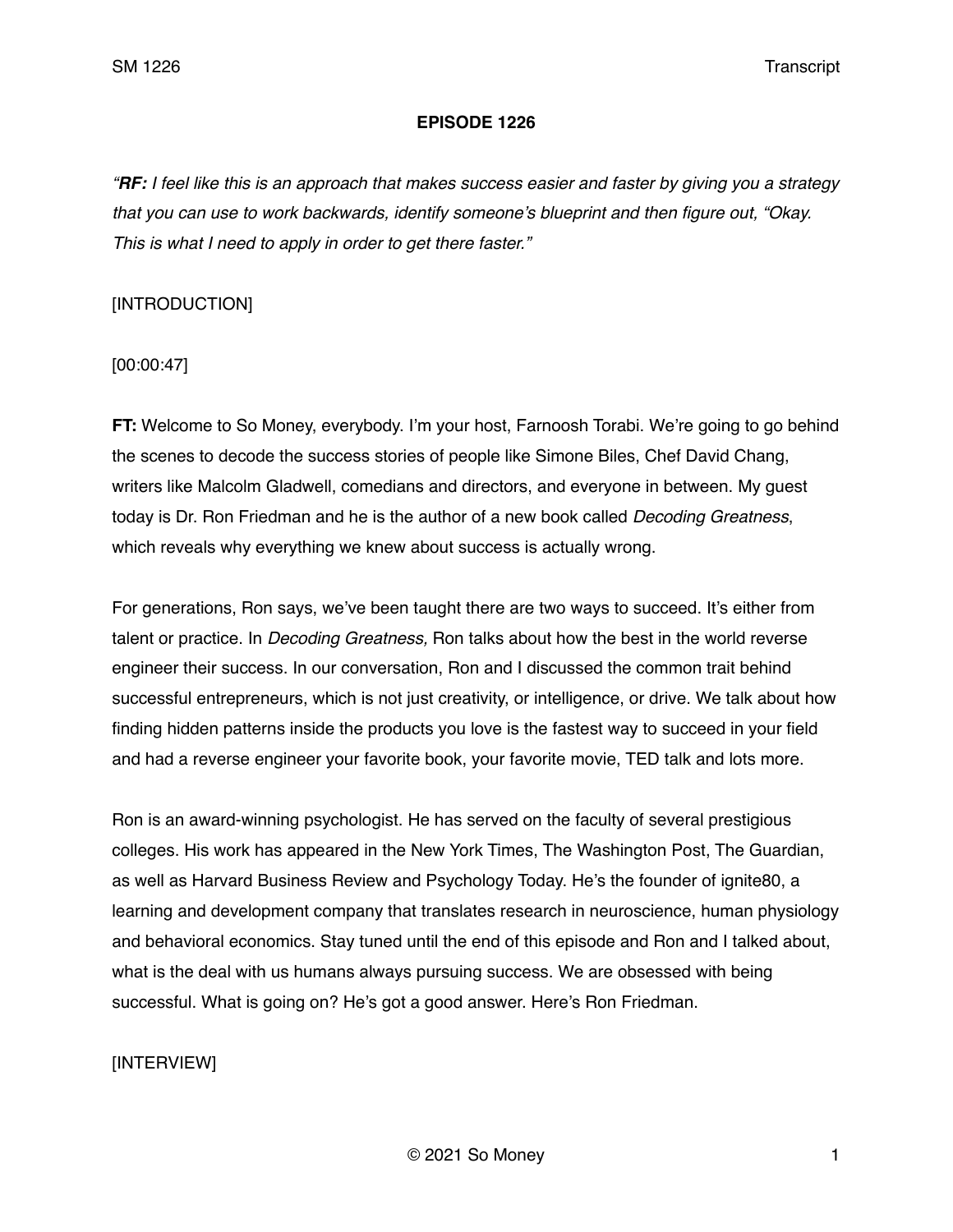[00:02:31]

**FT:** Ron Freidman, welcome to So Money. It's a pleasure to have you on the show and congratulations on your book.

[00:02:36]

**RF:** Thanks so much. It's great to be here.

[00:02:38]

**FT:** Your book is called *Decoding Greatness,* how the best in the world reverse engineer success. It's interesting. We were talking right before we were recording that you and I have always known that reverse engineering exists. I feel like I've done it in my life. You know people who do it, you've done it yourself. But that perhaps, we haven't given it as much credit as it deserves. It's an actual strategy that has led to some incredible success stories. You've covered them all in your book from Agatha Christie, to Andy Warhol, former President Barack Obama. This is something we need to pay more close attention to, isn't it?

[00:03:17]

**RF:** Without question. The stories that we've been told about success or basically one of two. There's the story that greatness comes from talent. This is the idea that we all have certain inner strength and that the key to finding your greatness is just finding field that allows your talent to shine. The other stories that greatness comes from practice. This is the Malcolm Gladwell 10,000 hours, practice, practice, practice. Eventually, you become great.

But within creative fields, there's a different approach. That approach is reverse engineering. That just means finding great examples and then working backward to figure out how they were created. Now, in Silicon Valley, they know about reverse engineering because it's how we got the laptop, and the iPhone and the mouse. But what's less well known is that, reverse engineering is how Stephen King and Malcolm Gladwell learn to write and how Claude Monet and Paul Cézanne became amazing artists. Even how Judd Apatow became a comedy legend.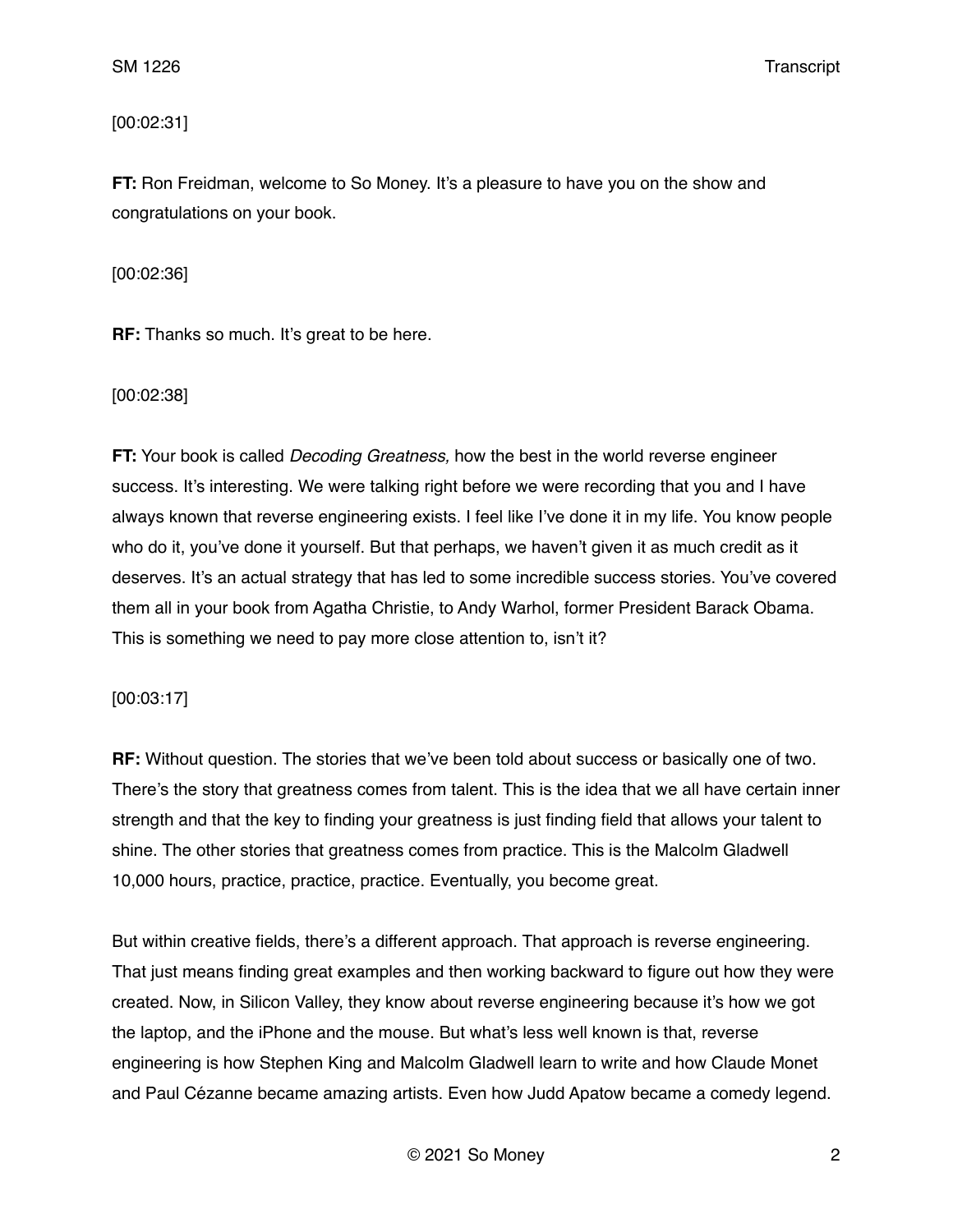Working backwards from exceptional examples is how learning happens in creative fields and more were aware of using some of these strategies, the faster we can accelerate our success.

### [00:04:21]

**FT:** That's interesting, because yeah, reverse engineering, it suggests a very technical strategy and it has been applied to that literal technical technological advances that we've had. But you're saying it can actually be leveraged for creatives. How do you reverse engineer? Can you walk us through that? I know that it is about identifying patterns. First, probably identifying those tent poles or people, or experiences that you want to try to learn from. But then identifying and spotting those patterns is also a skill.

#### [00:04:52]

**RF:** Without question. In *Decoded Greatness,* I talked about all these different strategies. It ultimately comes down to your field. Among nonfiction writers, what people will often do is they will go right to the notes section at the end of the book to uncover the sources that went into creating that book. Chefs will often orders dishes to go and then take an intricate sauce, and spread it out across the white plate so they can identify the ingredients. Photographers will look at photos in a completely different way than most people. I'm a novice, so when I look at a photograph, I look at the object, the person in the center. But a trained photographer will look at something else. They'll look at the reflection in the person's eyes to identify where the light source was placed. They'll look of the length of the shadows that tell them the time of day that the shot was taken. They'll look at the aperture, all these different things that are hidden in plain sight if you know what to look for.

You ask, how I do this in my life? Well, the same strategy can apply to decoding a TED Talk, or to decoding a well-written memo or presentation deck. It starts by first collecting examples that you find impactful. When we think about collecting, we think about physical objects. We think about artwork, or wine or shoes. But that definition is far too narrow, and what you find when you look at people who perform at a very high level is that they started off as collectors. David Bowie collected albums. Andy Warhol collected artwork. Julia Child collected cookbooks.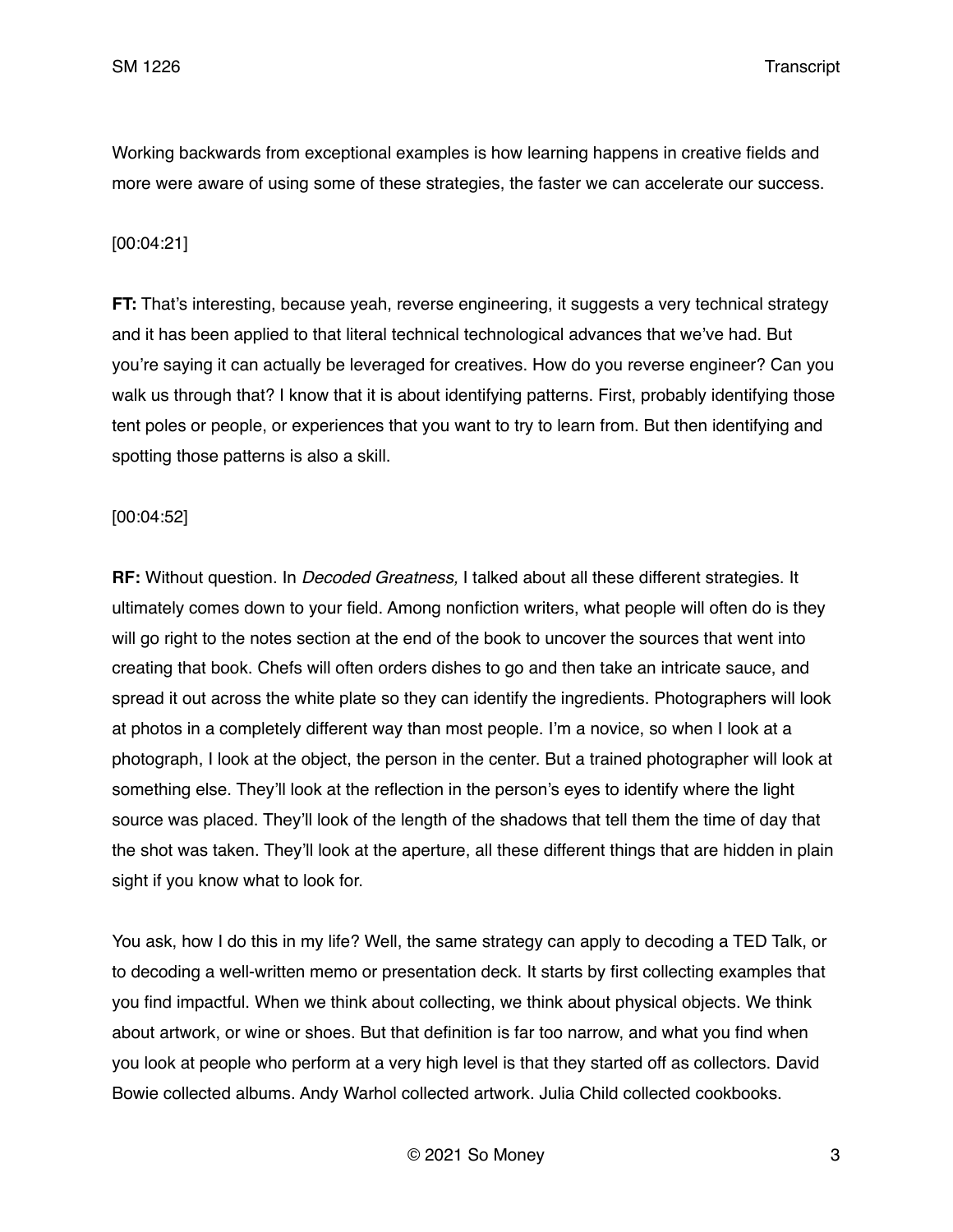Once you have those exceptional examples, you can start to take them apart to say, what's different here? How do I compare the ordinary against the extraordinary? That process of looking for key difference, and I talk about it in *Decoding Greatness* as, spot the difference, right? When you were a kid, you play that game where you had two images side by side and you look for disparities. That's what you're looking to do here. Through that process of looking for key differences, that you can't help but identify the ingredients that make a work successful.

### [00:06:52]

**FT:** I love that. I did this in my own career. I wanted to become a financial journalist. This was 20+ years ago, where that path wasn't really defined. Yes, there was a CNBC channel, but I didn't really see myself there, but I knew that I love this territory. What I literally did one summer, I looked at people who had 20 years ahead of me accomplish greatness in various fields, whether it was just journalism, or financial journalism, or broadcast as well. Just sort of to like understand what their path was, what resonated with me, what I felt like I could also do. But also, and I think you talked about this in your book, how to make it my own experience at the end of that process. Because what you don't want to do, your book is not about how to be a copycat or how to reverse engineer what's already been reverse engineered for somebody else.

### [00:07:45]

**RF:** Yeah. To your point, there's two reasons why simply copying someone won't get you to where they did. One of them is the fact that they have certain abilities that you probably don't possess, because everyone's a little bit different. It's not just about copying their formula, because chances are, you won't be as successful as they were. To make that concrete, in *Decoding Greatness*, I reverse engineer Ken Robinson's TED Talk. It's the most popular TED Talk of all time. What you find when you reverse engineer this talk is that he gives a grand total of one persuasive fact in over  $20 - in 18$  minutes, he gives one persuasive fact and he drops in 40 jokes.

Now that I have his blueprint, I can go and apply that to my talk. But what if I'm not funny, what if I don't want to tell 40 jokes and my topic isn't just — it's so somber that those jokes are not

© 2021 So Money 4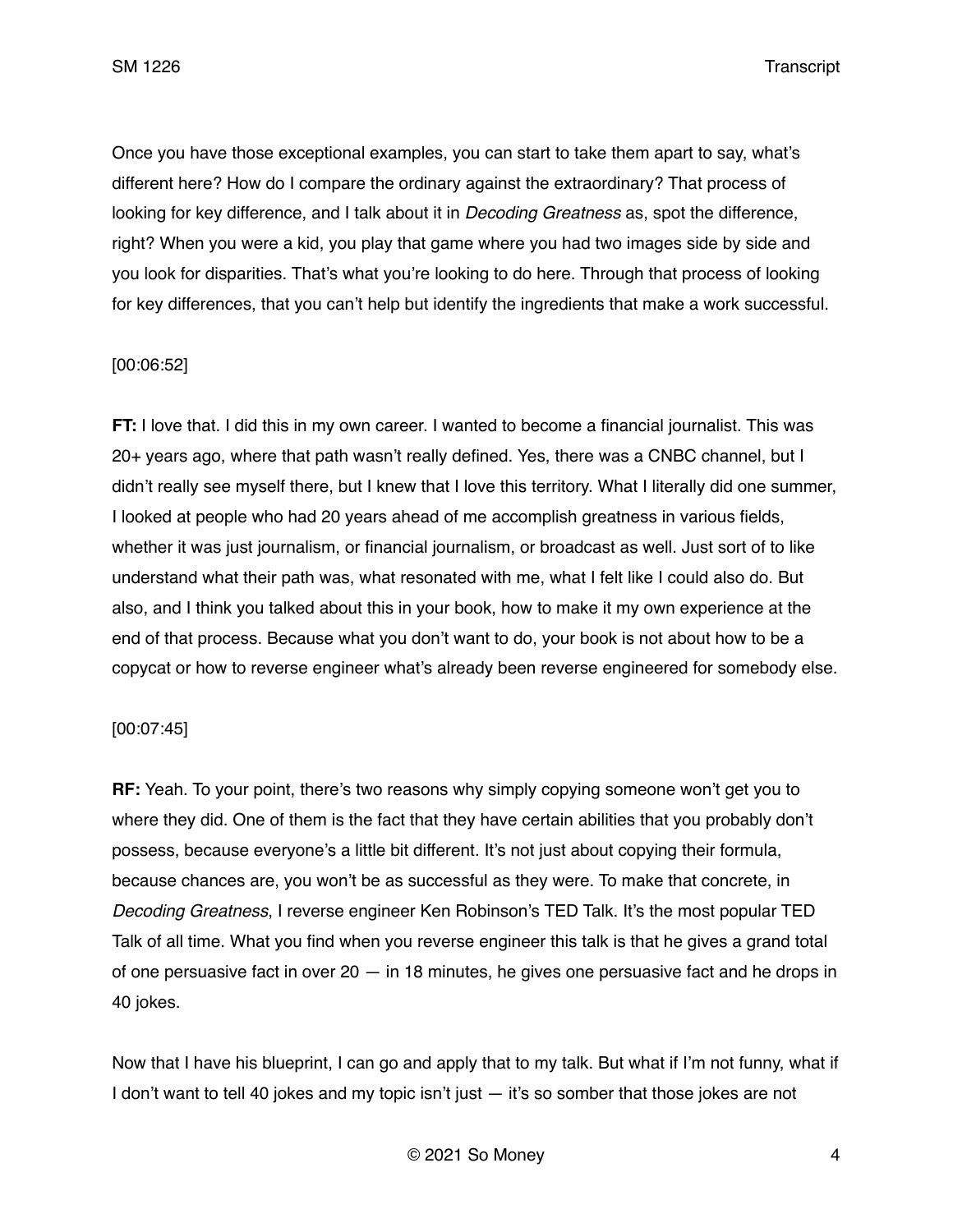going to land. The key is to find someone who's pattern works for you. The one step is keeping in mind that someone else's formula may not be applicable to you. The other reason why copying doesn't work is because audience expectations shift. When you reverse engineered all those financial writers, did it work? Probably not straightaway. It was probably a combination of factors were you were able to find what are some things that this person's doing that might work for me and what are some things that this person's doing that might work for me and combining them together. Now, you're actually creating something completely new.

Just to give you a story of someone who did this successfully is Barack Obama. When we think about Barack Obama, we think about, "Oh! He's an incredible speaker. He must have always been this way and that's how he got to where he is." But it turns out that he got trounced his first political race. He lost by a margin of over two to one and the problem was he was a terrible speaker. That sounds really striking, right? How could he be a terrible speaker? It's because he was a law school professor. As a law school professor, he was used to just telling people what to do and preaching to them, just telling to them, lecturing them.

Voters don't like being lectured too, so they let him know at the ballot box. He thought about leaving politics until he noticed what it was that preachers are doing when delivering sermons/ All of a sudden, he was able to incorporate some of those techniques and he was telling stories, he was using repetition, he was modulating his tone. He was transformed as a speaker. What I love about that story is that it teaches us that Barack Obama didn't find his talent. He didn't practice for 10,000 hours. He spotted something that was working in a different field, reverse engineered it and then incorporated into his own approach. That's one of the strategies is, when you reverse engineering, don't just look in your own field, look at other fields and figure out what are the ingredients that I could borrow.

## [00:10:31]

**FT:** That said though, Ron, there is power in talent and practice, but maybe the trifecta is talent, practice and reverse engineering, they're not mutually exclusive. You can do and be all those three things.

[00:10:46]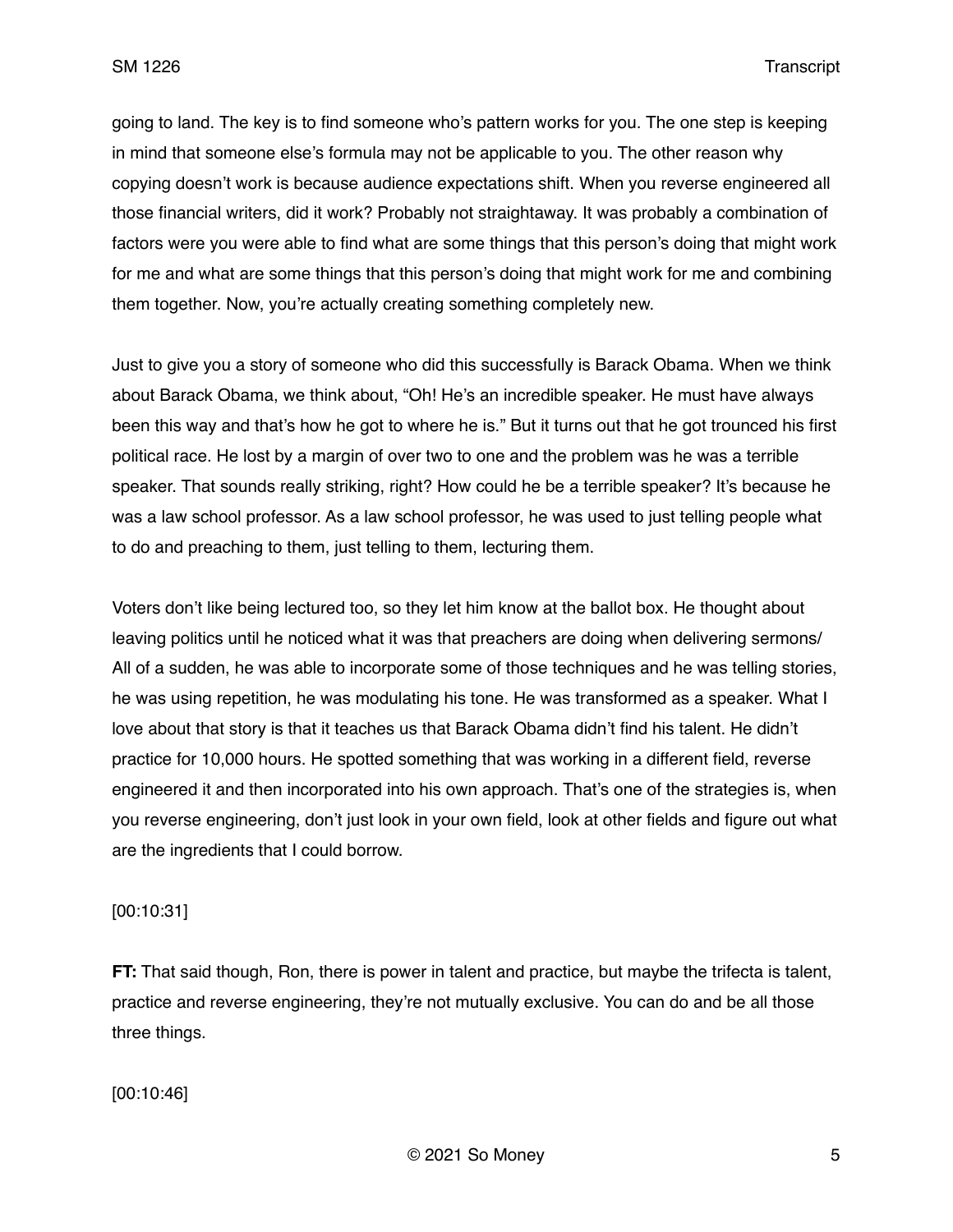**RF:** There's no question that talent and practice are going to help.

[00:10:49]

**FT:** Then you'll be Serena Williams. Natural talent, practice. You can't take that away from them. I think that, I don't think this is your message, but I don't want also listeners to misunderstand that that practicing isn't going to help.

## [00:11:04]

**RF:** Absolutely. There's no question that talent — devoting 10,000 hours to your field is going to make you better. I'm not arguing. What I want to push back on a little bit is this idea that if I don't have some talent or there's no way I can invest 10 years from now, working on this thing that I need to give up. I feel like this is an approach that make success easier and faster by giving you a strategy that you can use to work backwards, identify someone's blueprint and then figure out, okay, this is what I need to apply in order to get there faster.

[00:11:40]

**FT:** How do you identify the chronology of the steps, of the engineered steps? Because you may look at a case study and go, "Okay. I see how they went from zero to great." I can sort of see some of these patterns, but you're not really sure what came first. Do you have advice for how to identify your first couple of steps in the engineering process?

## [00:12:04]

**RF:** The first thing is ignore the chronology, because I'm much less concerned with for example how, I don't know, Malcolm Gladwell became great writer than I am with figuring out what's his blueprint and how do I apply that. It's more about how I can recreate the pattern rather than how he created the pattern originally. Does that make sense?

[00:12:24]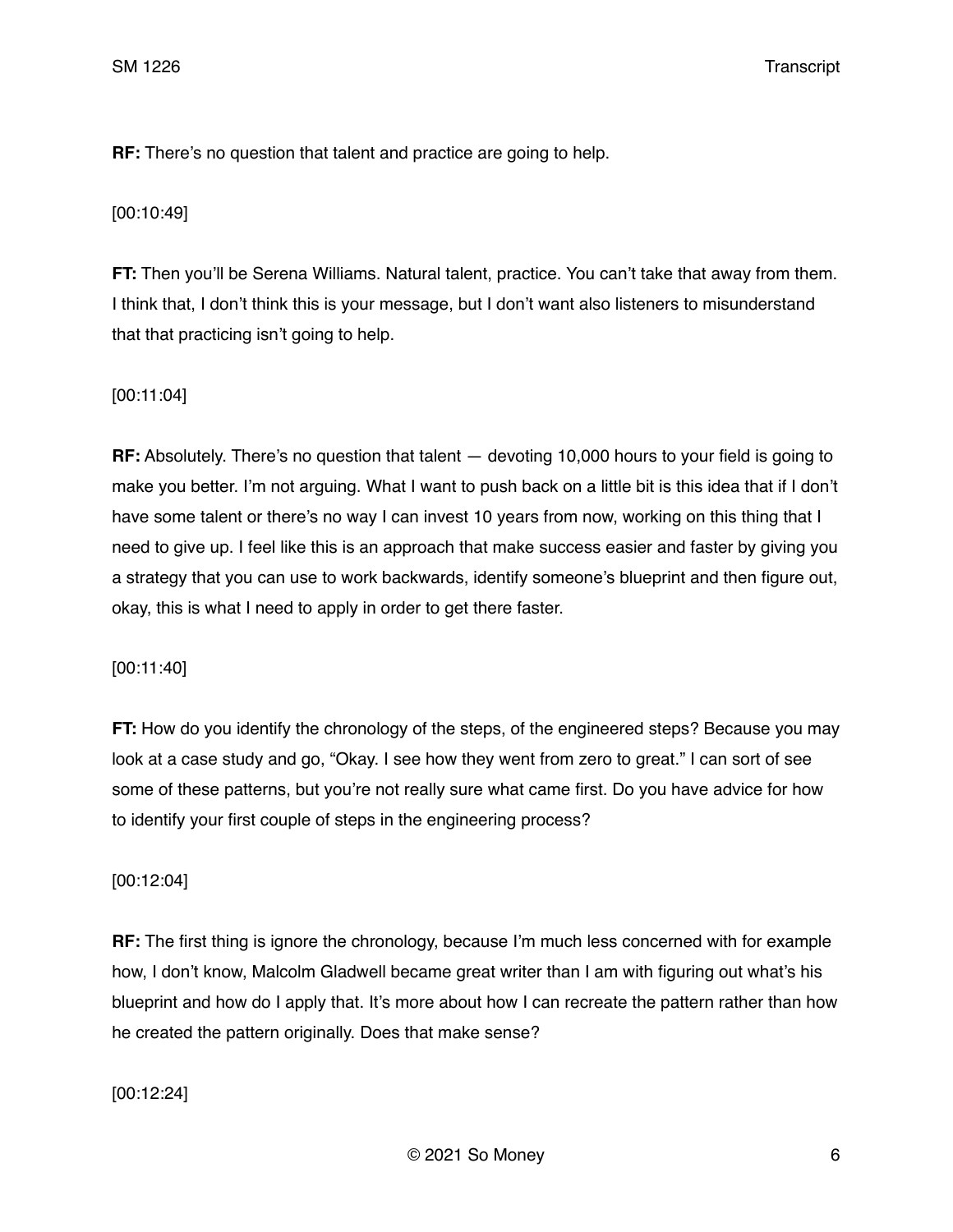## **FT:** Yes.

[00:12:25]

**RF:** The first step is the collecting. The second step is spotting the difference. Then in the rest of *Decoding Greatness* I share with you some analytical strategies that you can use. I came from a polling background. After I got my degree in social psychology, I went off and became a pollster. I actually worked with the Obama campaign and tons of congressional candidates to figure out how to get them elected. What you do in polling is you identify outliers, so people who overrepresented in certain categories. For example, if a candidate is doing really well with women between the ages of 45 and 54, that becomes their target. You need to find more women who are 45 and 54. Here, we're applying that same strategy to find what is it that makes this creative work differently.

Like I mentioned before with Ken Robinson, in his case, he's telling a lot of jokes. If I do that analysis with Susan Cain, what I might find is that, she's got a lot of vulnerability in her stories. When I do it with Angela Duckworth, I find that she is using curiosity very often. Now, I'm able to identify what's this person's outlier and now, I'm able to utilize those insights to create a blueprint that models them. But also, again, as we mentioned, it's not enough to just copy. You also need to evolve. There are formulas for evolving formulas.

### [00:13:45]

**FT:** One of my favorite things to read is like, I love standup comedy and I have dabbled in it. A lot of people will there — even in that category, right, creative field. Let's say like you either have it or you don't. You're either funny or you're not. But when you actually watch a very successful, let's say hour-long special on Netflix, you will find patterns in how that person engineered that set, right? How they opened it was very strategic and every — to your point, earlier example, like every so many seconds, trying to get a laugh and really carry people through the experience.

[00:14:24]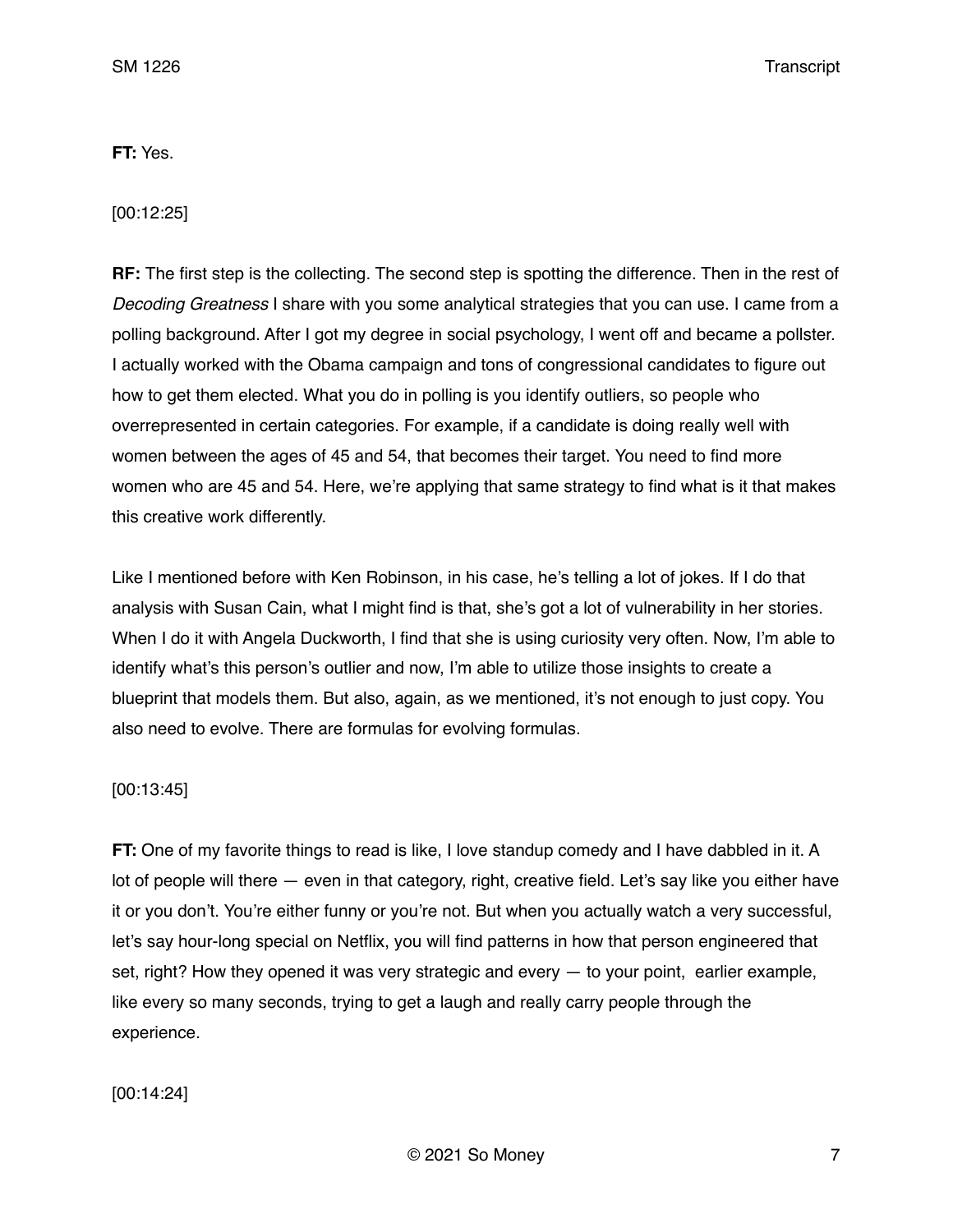**RF:** I'm so glad you mentioned comedians, because this book is filled with comedians. Literally, Aziz Ansari, Jerry Seinfeld, Amy Schumer, John Oliver and Judd Apatow. Judd Apatow has got a great story, so I don't know if you're familiar with his story, but how he got started is, when he was 15 years old, he was obsessed with comedy. He would literally plan his entire week around who was going to be on which night, he washed dishes at the local comedy club. Then here is how he achieved his major breakthrough, is he noticed at his high school radio station that the high school DJ was getting some surprisingly impressive bands to come in for interviews. This is where the lightning bolt struck and he was like, "Okay. I'm going to start my own radio show and I'm going to start interviewing comedians."

He would contact their PR agents and they had no idea that this was a 15-year-old kid or that the radio signal didn't even reach outside the school parking lot. This was how he was able to interview Jerry Seinfeld, Jay Leno and all of these incredible comedians. Through that process, he was able to reverse engineer how they work their jokes, how they got their agents and how they were great on stage.

#### [00:15:39]

**FT:** I mean, this is like goes back to what you always are told. Do your homework. Do your research. Do your homework. Pay attention. Listen more than you speak, because through that process, you will be hand-delivered almost the engineering blueprint.

#### [00:15:53]

**RF:** Yeah. That's literally what he said is, I came away with a comedy Bible of how to become a comedian. When you think about someone who's in a creative field like writing comedy and generating movies like 40-year-old Virgin and Bridesmaids. It was through reverse engineering other comedians. Regardless of whatever it is that you're trying to create, whether it's creating an amazing website, writing an incredible presentation or even delivering a TED Talk, it starts with figuring out what makes successful works unique and then developing that and templatizing that. Turning it into a template that you can apply to make your work easier.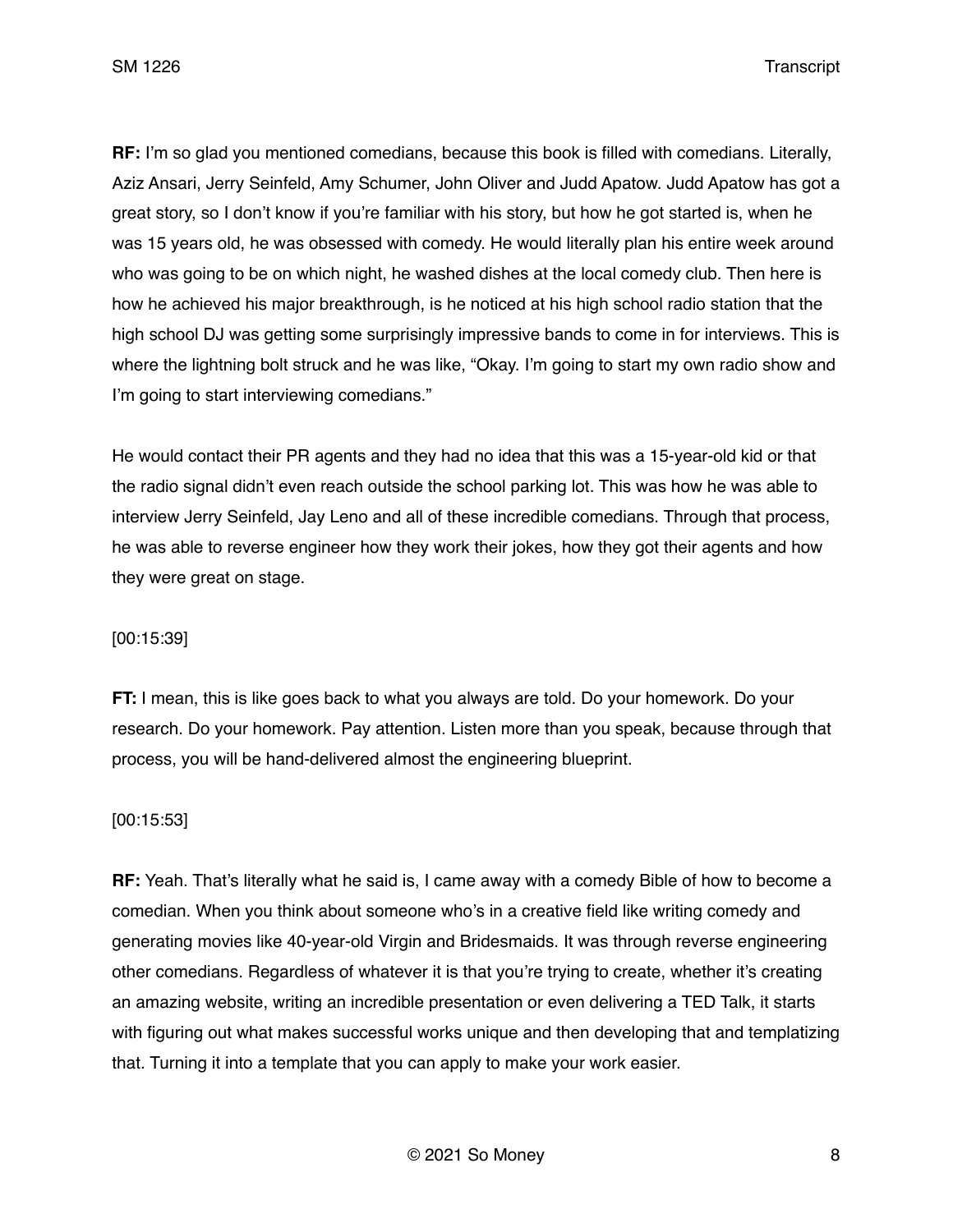#### [00:16:29]

**FT:** I'll ask you in a minute about reverse engineering financial greatness. I like to think of this podcast as the vehicle to do it. A lot people say they listen to this show and after like a year or even two weeks, they feel like they have a blueprint for themselves after hearing so many great guests and other people's questions that I answer on the show about money. What about reverse engineering a path for yourself where you may be the first to try to achieve that — Barack Obama for example, 1st African-American president. Certainly, he has many presidents to learn from, but he himself is a very unique case. With that comes adversity, racism, all of that show up along the way.

To the extent that yes, you can reverse engineer something, you got to prepare for bumps in the road that may be exclusive to you in some ways because you're either the first, you're trailblazer, you look different, you sound different or you're trying to do something that hasn't quite been done before. I know everything's been done, but you know, sometimes, you do feel like you have that very nuanced new idea or concept.

#### [00:17:38]

**RF:** Right. This is where I think it's valuable to consider that reverse engineering doesn't just apply to your field, it's looking at other fields too, and then incorporating some of their strategies. A good example of this is, we talked about comedians and what is it that we can learn from comedians about how they accelerate their success. Well, in the case of Aziz Ansari for example, he's not just going out there with a Netflix special. He's using test audiences all the time when he goes to the comedy cellar and places like that that are hundred people at most. He's testing out jokes and he's getting feedback. I talk about this approach in the book, which is, you can use test markets in any field. Literally any field. How cheap is it to go on Facebook right now and get 100 people to give you feedback on whatever your idea is.

It's not going out there and making the biggest possible splash. It's about gathering feedback from your target audience quickly so that you can iterate. That's a strategy that comes from comedy, but it's also one that politicians use when they're going out to diners and testing out phrases. Businesses do this all the time online. Right now — all those brands you've never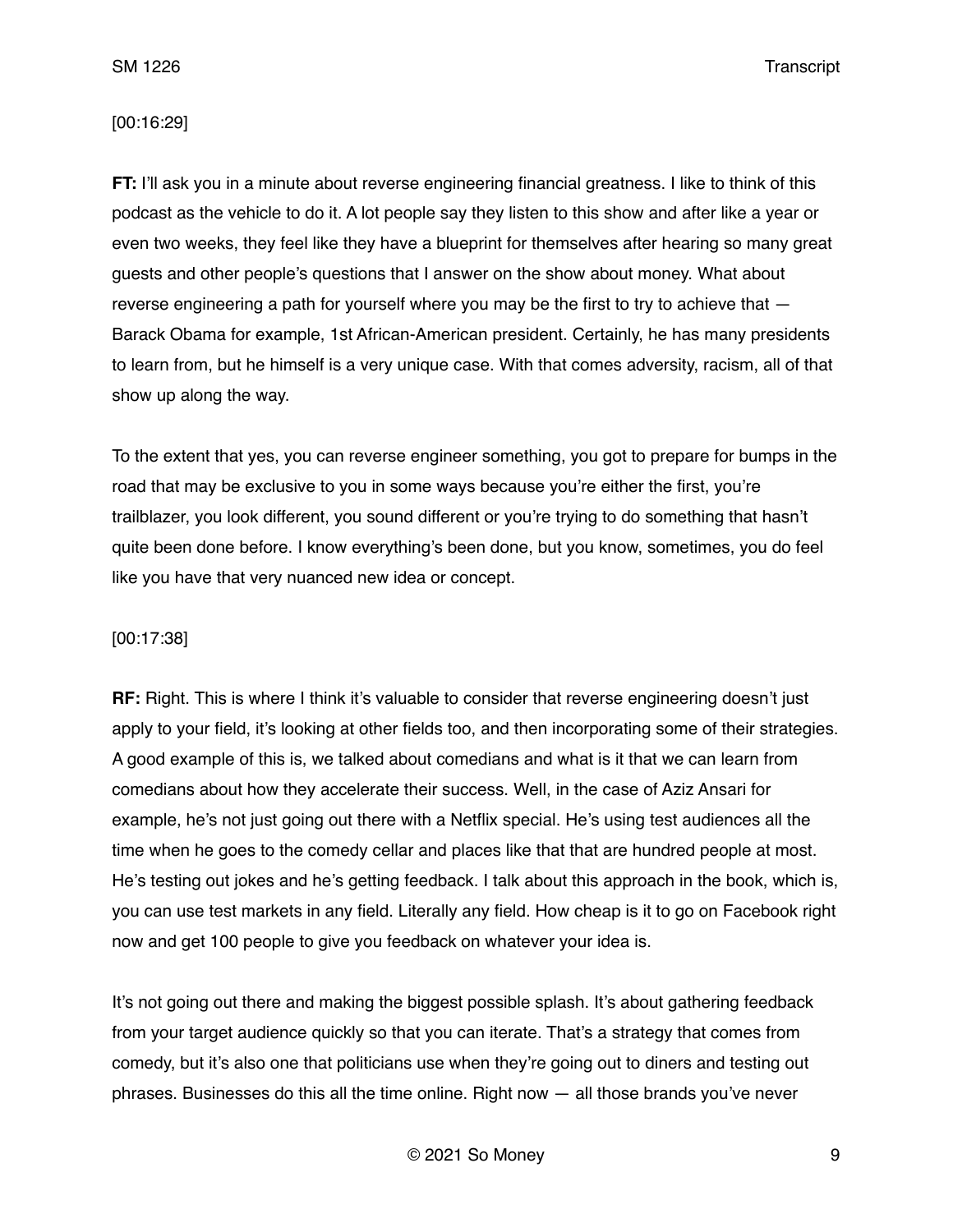heard of on Amazon, a lot of them are established brands working under a pseudonym. There are all these strategies that we can apply by reverse engineering people outside our field. But the key, not just to observe passively and say, "Ha! That's great. I wish I thought of that." It's, "What can I learn from this and how do I play to my field?"

[00:19:04]

**FT:** What about financial greatness, Ron. Everybody on the show wants to just one up themselves when it comes to money. I want to make more, save more, spend less, get out of debt. To that extent, I always say, it's not rocket science, managing your money well. The talent part out the window. Practice maybe helps if you had a little bit of a good relationship with money growing up and you had a bit of that financial fluency, but that doesn't exclude everybody else from being successful. What do you think? What's your opinion on things like financial greatness and can you reverse engineer that?

### [00:19:40]

**RF:** My book has two parts. The first part is all about how our people reverse engineering in all these different fields, how you can do it and how you evolve your formula. The second half of the book is about shrinking something I called the vision ability gap. Just because you know what you're trying to execute doesn't mean you're going to be good at it. The second half of the book is all about the psychological principles that you could apply to accelerate your skill building quickly. It all starts with this chapter called The Scoreboard Principle.

The Scoreboard Principle is simple. All it says is that measurement begets improvement. Anything you want to get good at, the first step is to craft your own scoreboards so that you can track your personal metrics. We know from the research, if you want to improve your water consumption, measure your water intake. You want to lose weight, measure your calorie intake. You want to increase your focus, measure the number of uninterrupted minutes you have at work every day. Just having that scoreboard will motivate you to improve and it's because when you see your scores improve, that provides you with an emotional jolt that elevates your motivation. But beyond that, there is also — it highlights all of the wasted energy that doesn't contribute to your score.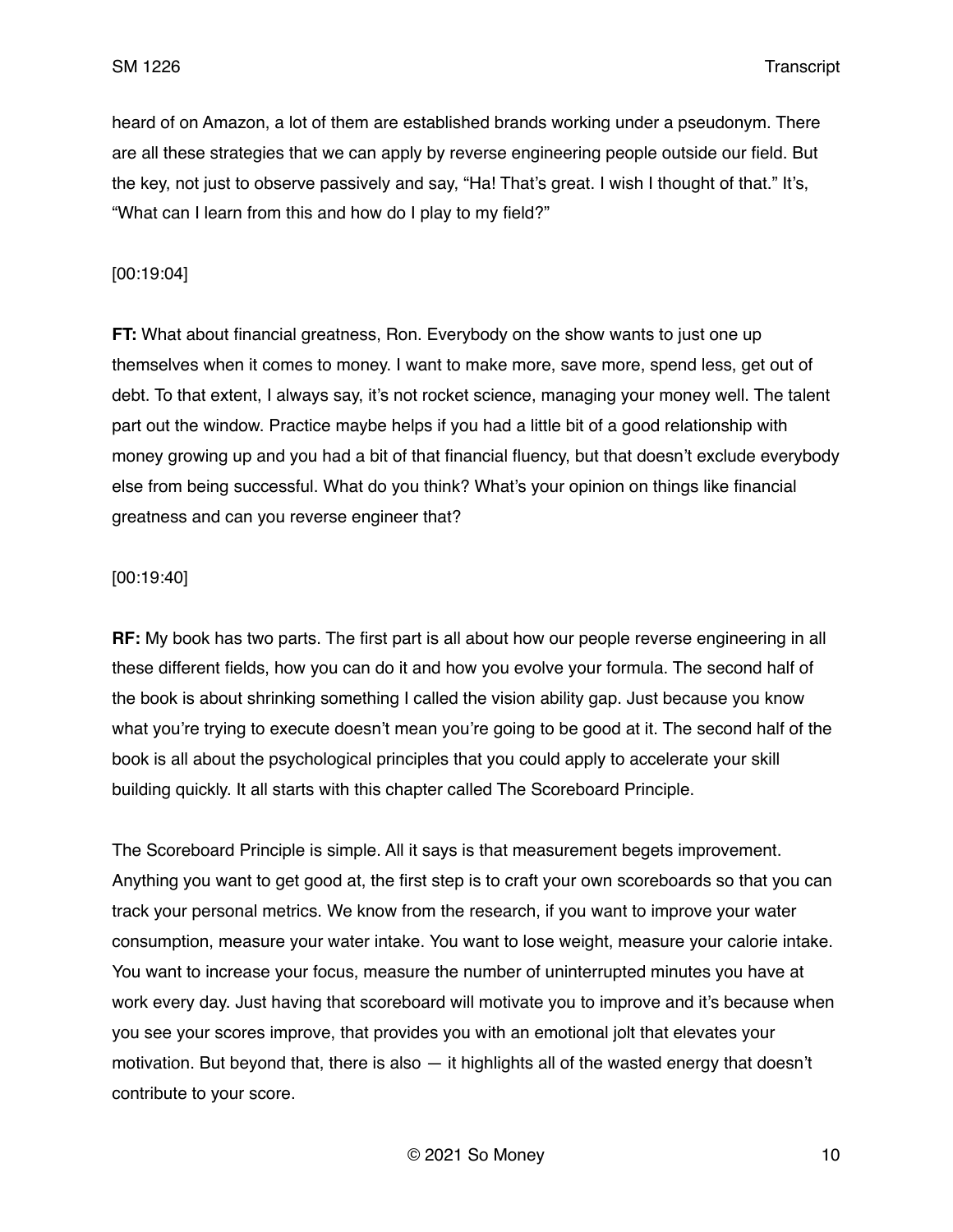For entrepreneurs, one of the things they notice is that they start to hate meetings as soon as they live the corporate world. It's because they realized it's doesn't contribute to their bottom line. But in most organizations, setting a meeting is a way of avoiding having to make a decision. There's no obvious cost to having a meeting. Once you identify what your scoreboard is, everything becomes clearer because now, you know what you're optimizing for. When it comes to financial advice, I think so many of us, it's like a moment to moment thing what we're optimizing for.

One day, we're optimizing for a long-term wealth. Another day, we're optimizing for having fun with our friends. Another day, we're optimizing for showing off. We're so swayed by social influences and we don't realize it. That swaying causes so much dissatisfaction. Because when you're optimizing for long-term wealth, then you can't post what you just purchased on Instagram and now you feel like you're a failure. But if you're doing that and you don't have any money in the bank, now you feel like a failure, you're constantly feeling like a failure because you don't know what you're optimizing for.

They key is to set some time ideally away from work where you can really reflect on what it is that you're trying to achieve and then work backwards to create those metrics for yourself, so that you know what point you're trying to score in the first place.

## [00:22:12]

**FT:** As I'm hearing you, it sounds like a lot of this is also knowing yourself, knowing what your tendencies are, what your weaknesses are and your strengths. Some of that to your point may require stepping away and just having a moment of reflection. If the last 18 months were nothing, I think a lot of us are coming out of this pandemic hopefully knowing ourselves better than we did in February 2020.

[00:22:35]

**RF:** Yes.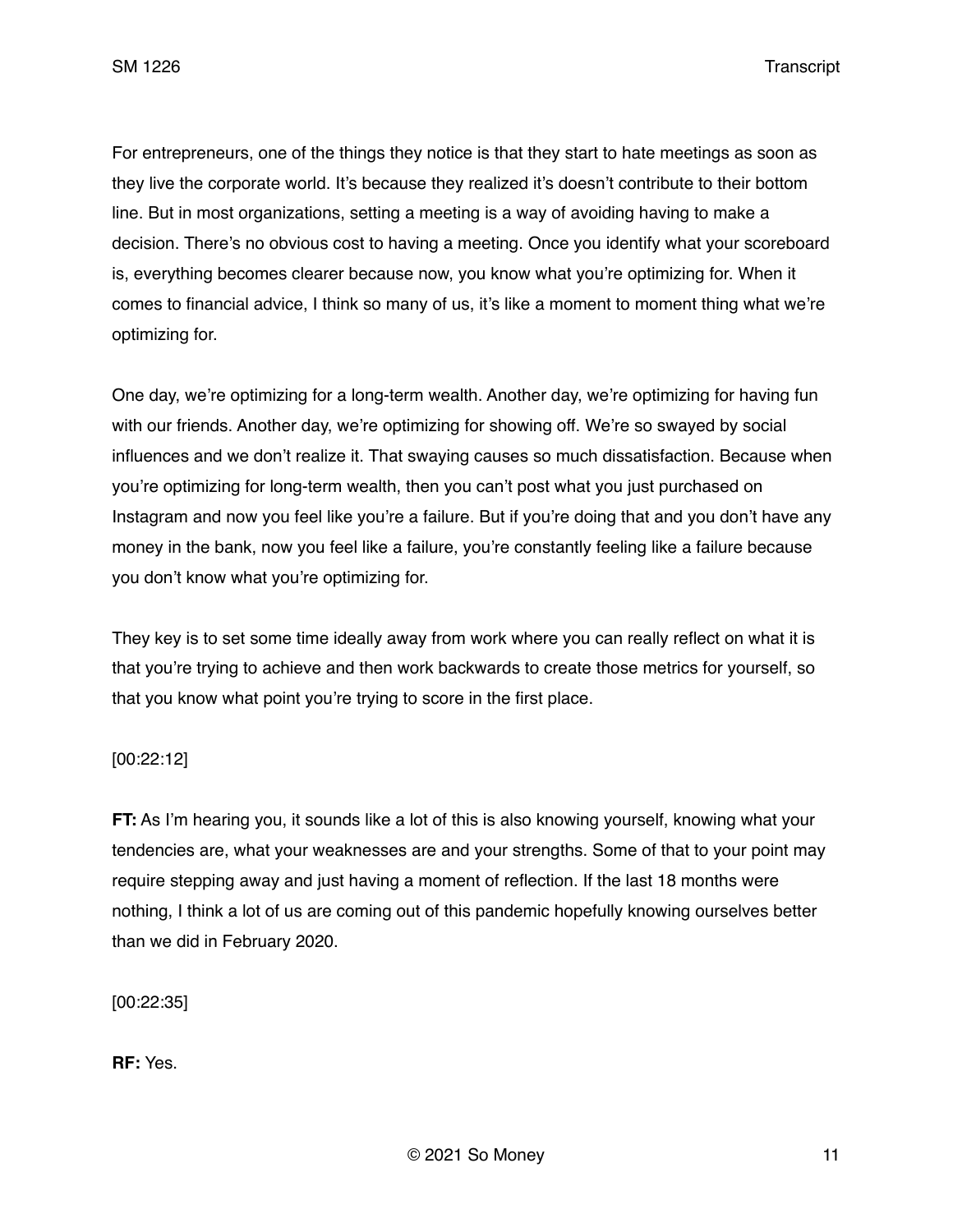## [00:22:35]

**FT:** Spending a lot of time with ourselves in solitude.

### [00:22:38]

**RF:** Exactly. It's a meditation on what it is that you're trying to achieve, but I'll give you one other tool. We talked about the scoreboard principle and I think there's one other one that I want to share with you and your listeners, because I think it's so valuable.

[00:22:49]

**FT:** Please.

[00:22:49]

**RF:** It's the *Five-Year Journal*. You could find these on Amazon. If you haven't heard of this before, I think you're going to love it. The five-year journal basically is just three lines a day. There are five slots for every day of the year. What you do is you have to enter for the first line what it is you did on that day or what you learned or something you want to remember. You do this for 365 days, just a few lines every day. One year from now, you're going to enter what you did that day, but also, you'll be able to see what you did on this day last year. It's an instant reflection and it forces you A, to reflect on what you learned today. But also, it's a reminder of what you learned in the past. You're constantly strengthening your memory, your identifying wisdom that you'd forgotten, you're noticing all of the obstacles you've overcome. You're building your confidence.

I use it every day. It has transformed my life and it's a way of skill building, because you're automating something called reflective practice. We've all heard of deliberate practice. That's the idea that Malcolm Gladwell popularized in *Outliers*. It's about practicing something that's just beyond your current level of ability. Reflective practice is reviewing past performance to identify new insights. By using reflective of practice, you're elevating your wisdom, but you're also elevating your performance.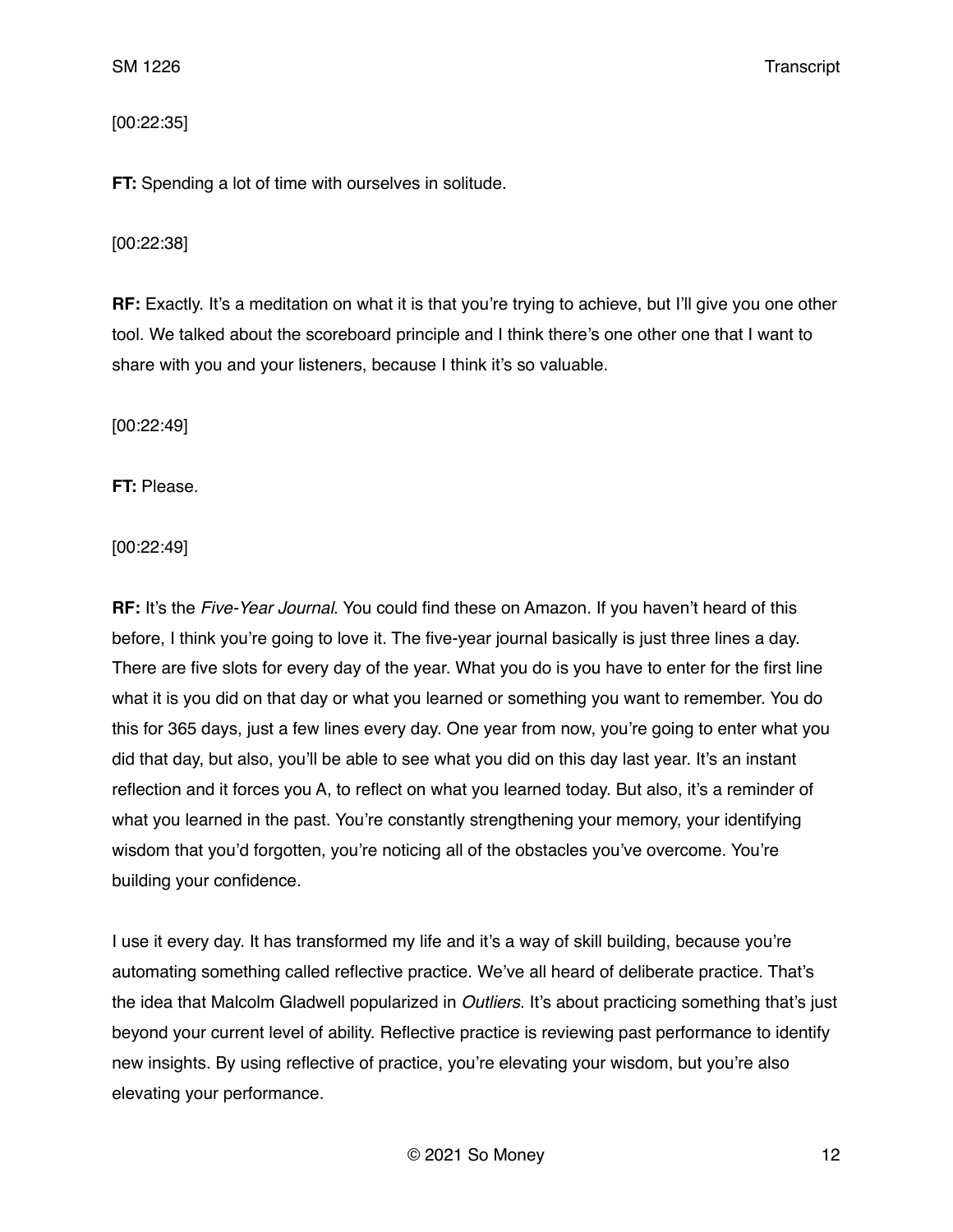[00:24:12]

**FT:** That book again you said is on Amazon?

[00:24:14]

**RF:** *Five-Year Journal.* Yeah, there's plenty. There's a whole bunch of them.

[00:24:18]

**FT:** What I like about this is that, it is inherent to us. It's not something that we have to  $-$  we don't have to buy a course to learn this. We don't have to go to college. It's like, would you argue that you have already what it takes to be able to reverse engineer what you want to do?

[00:24:34]

**RF:** Do you have what it takes? I think you need a system for knowing what to ask yourself. Sometimes it's not just a matter of the desire, but it's just having a roadmap for this is how I do it. That's what I'm trying to give people is to say, "Look, don't just enjoy that book or enjoy that movie or appreciate that photograph on Instagram. Take a step back, apply some of these questions and you'll figure out the blueprint through that process."

[00:25:03]

**FT:** Ron, as a social scientist, I have to ask you, why are we as a culture so obsessed with this idea of success and greatness? So many books, you've written some of them. This one is also probably in addition to that library. There's that person listening right now who wants to get to the next level. I guess you can call it many things, ambition, drive for success, that appetite. Where does that come from and what do you make of it? Why is it just specific our culture or is that just human nature?

[00:25:36]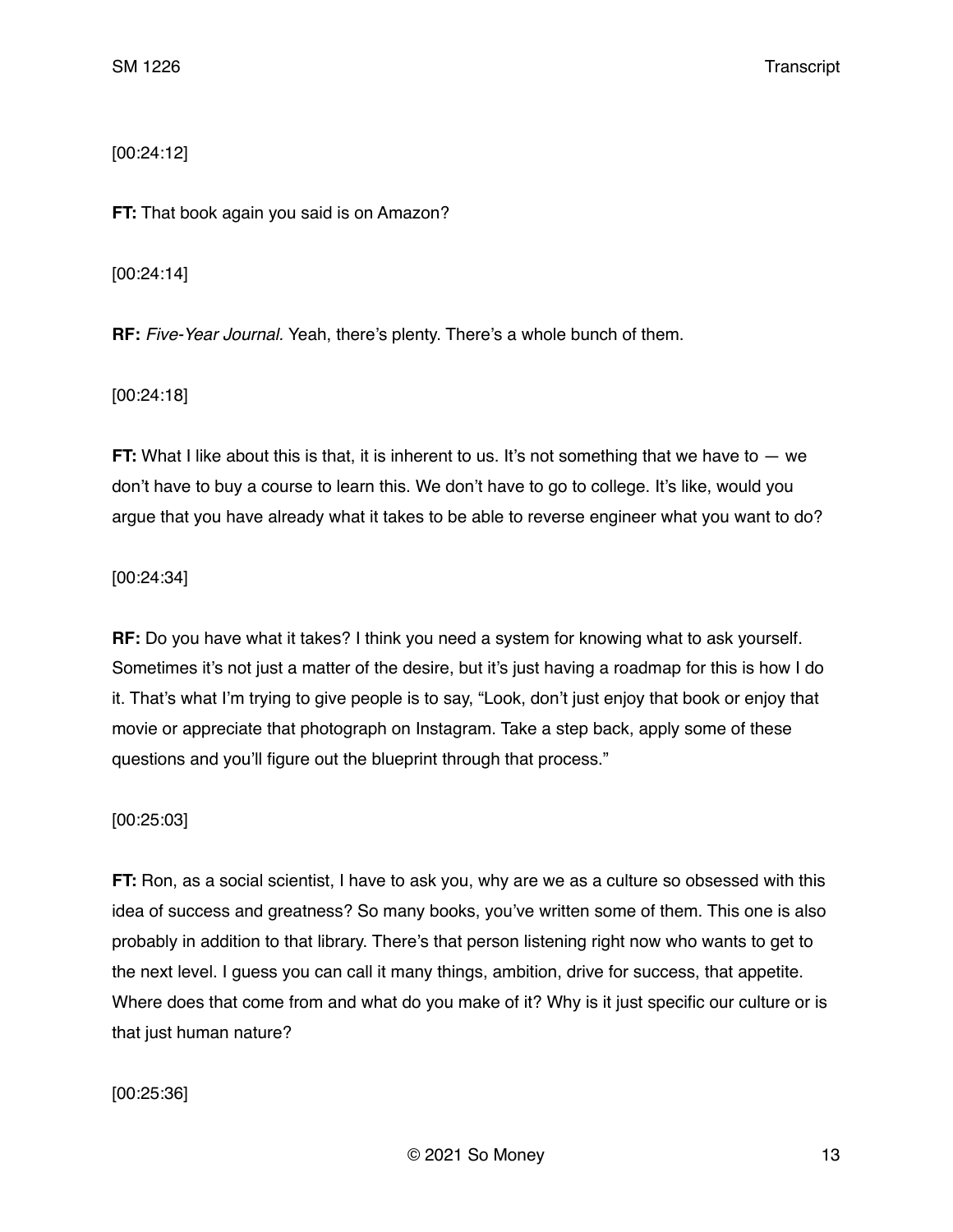**RF:** How many hours do you have? This is a good conversation. I'll give you the brief answer. Clearly, a lot of it is cultural. Even within the U.S., East Coast versus West Coast, a lot of is cultural. That said, we all have a basic human psychological need for competence. So feeling like we're good at what we do. If we don't feel like we're good at what we do, we're going to be miserable. We're not going to be engaged at work. We're not going to achieve at the levels that are satisfying to us. But competence isn't just being good at your work, but it's also having the ability to grow your abilities on a regular basis.

If you're not constantly growing and mastering new skills, you're languishing. You're just not the person you can be, you're not achieving your potential. I don't apologize for saying to people there's an easier path to greatness, because I feel like to the extent that I can help you fulfill your basic human psychological need for competence, you're going to be a happier person for it.

# [00:26:31]

**FT:** Well, thank you. My friend is actually writing a book called, *Let It Be Easy.* That's Suzie Morris book coming out I think next year. I think you're right, because we have been and maybe it's a myth that we have to, anything good has to come at a cost and that is usually our own personal sacrifices and sacrificing our time, and our money and our energy. I think that's a dangerous thing to continue to tell people.

## [00:26:54]

**RF:** A hundred percent. This is an easier way of finding out some things for you, right? Like save the 10,000 hour for something else, just  $-$  here's a blueprint that you can use to get good at what you want to get good at quickly. Also discover if something really holds your interest. If it doesn't, you can move on to the next thing.

[00:27:13]